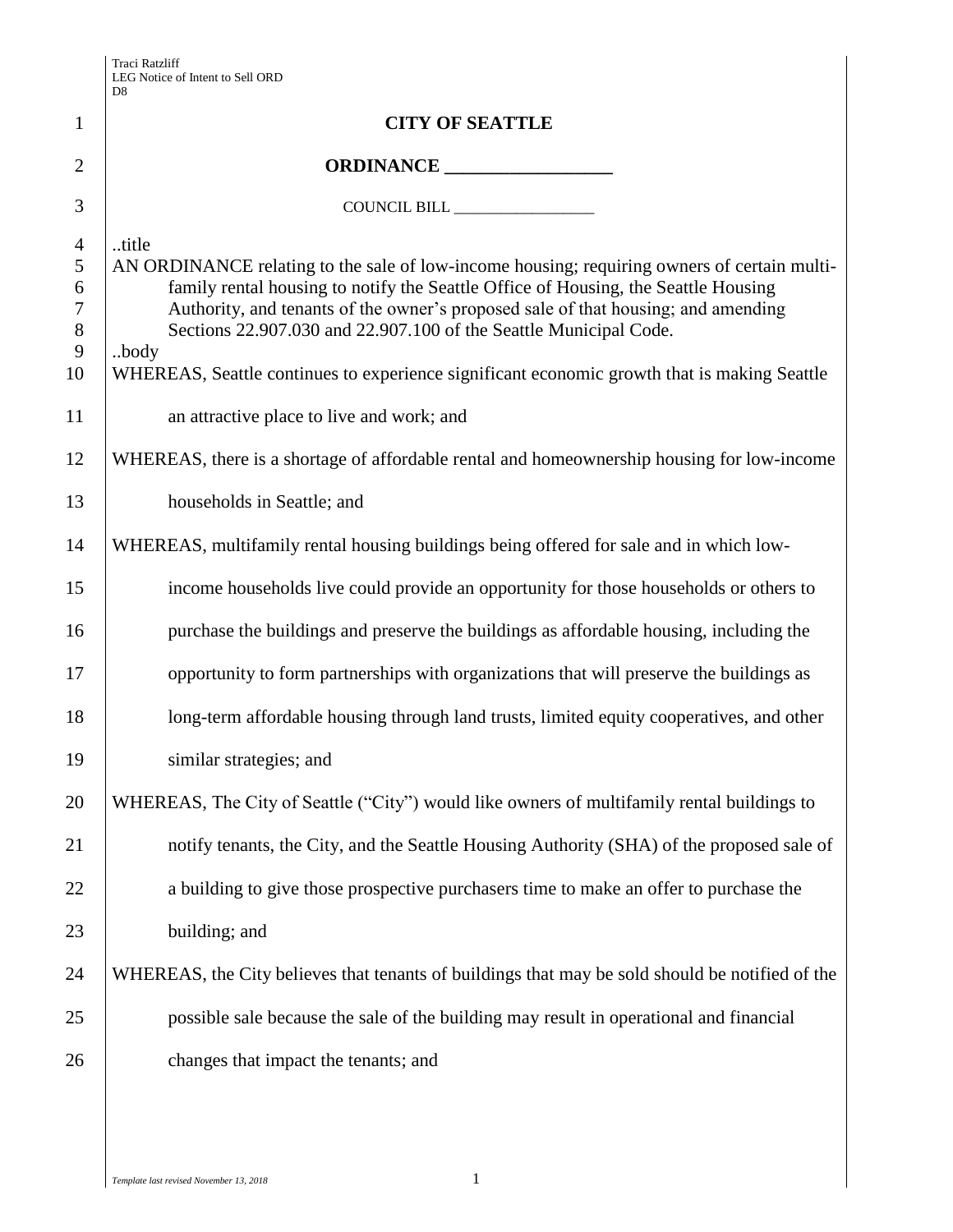1 WHEREAS, the City Council finds that enactment of this ordinance will promote and protect the 2 | health, safety, and welfare of the general public; NOW, THEREFORE, 3 **BE IT ORDAINED BY THE CITY OF SEATTLE AS FOLLOWS:** 4 Section 1. Section 22.907.030 of the Seattle Municipal Code, enacted by Ordinance 5 124861, is amended as follows: **22.907.030 Notice of proposed sale of low-income ((housing)) multi-family rental building** 6 7 A. ((Owners)) Except as provided in this Section 22.907.030, an owner of a multifamily 8 rental housing building as defined in Section 23.84A.032, having  $((\text{five}))$  two or more housing 9 rental units, any one of which rents for an amount that is affordable to households at or below 10 80 percent of area median income, as ((median income was)) most recently determined by the 11 United States Department of Housing and Urban Development for the Seattle metropolitan 12 statistical area, shall notify the Seattle Office of Housing (OH) and the Seattle Housing 13 Authority (SHA) of the owner's intent to sell the building. The notice shall be in writing and 14 include the owner's name, phone number, and the address of the rental housing building that 15 will be ((listed)) offered for sale. At the same time, the owner shall submit to OH a declaration 16 signed under penalty of perjury, affirming that the owner has complied with the notice 17 requirements of this Section 22.907.030. The notice and declaration shall be ((mailed)) 18 submitted no later than  $((60))$  90 days prior to the building being listed with any real estate 19 listing service or advertised for sale ((either)) in a printed newspaper or on a website. For the 20 purposes of this Section 22.907.030, a building is "listed" when an owner has signed a listing 21 agreement with a real estate agent.  $((\text{Owners of a multifamily rental housing building having})$ 22 five or more housing units who are otherwise required by law or agreement to notify the Office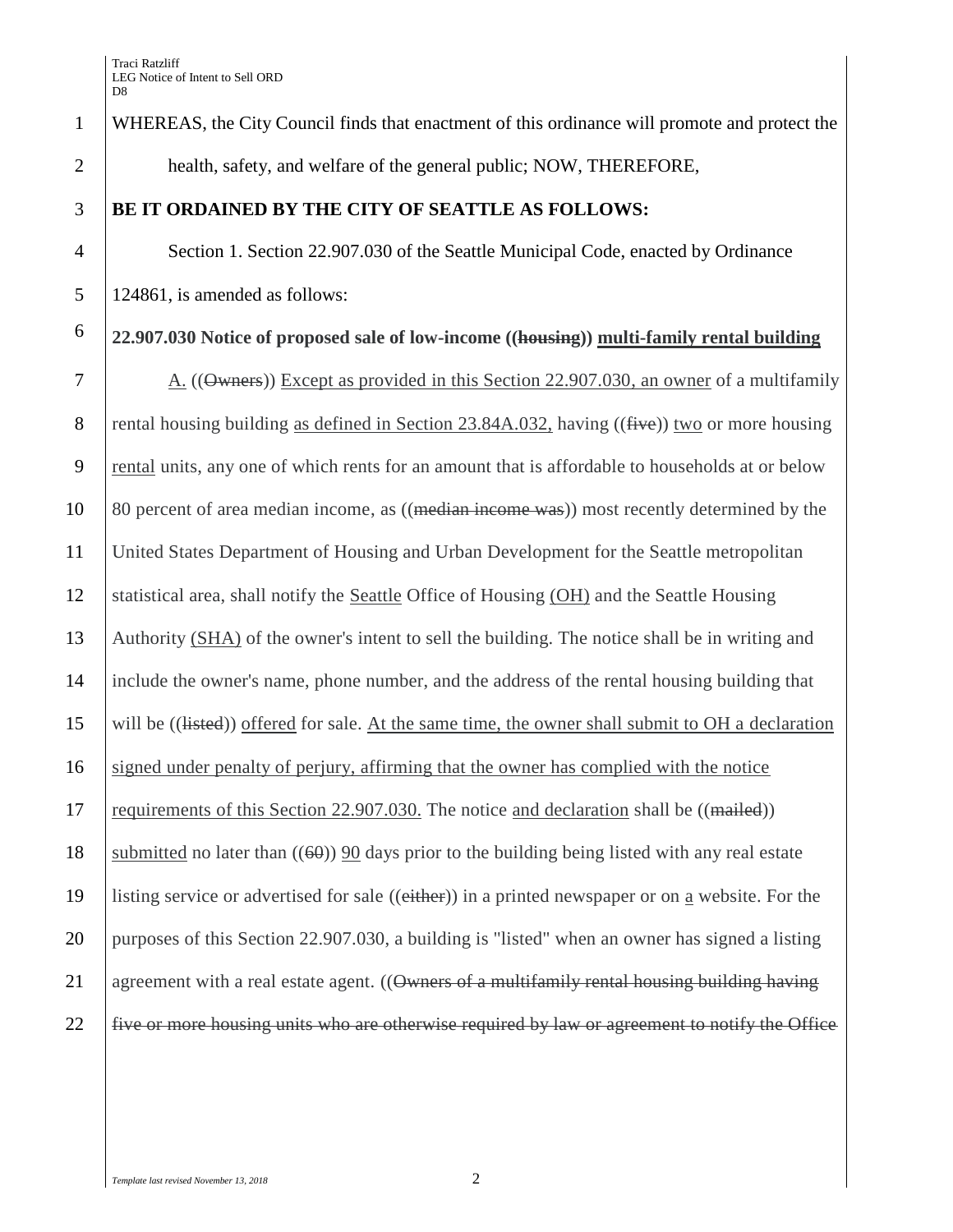| $\mathbf{1}$   | of Housing of the owner's intent to sell or transfer the building and who have provided such         |
|----------------|------------------------------------------------------------------------------------------------------|
| $\overline{2}$ | notice are exempt from the notice requirement prescribed by this Section 22.907.030.)                |
| 3              | B. No later than 90 days prior to the building being listed or advertised, the owner                 |
| $\overline{4}$ | shall prominently post a notice in the building that states the owner's intent to sell the building. |
| 5              | The notice shall be posted in a location that is clearly visible to building tenants. The notice     |
| 6              | shall include information prepared by OH that describes funding that might be available to           |
| $\tau$         | help tenants purchase the building. The notice shall refer tenants to the City's website for         |
| 8              | renters that could provide helpful information on potential programs to assist tenants in the        |
| 9              | event of a sale.                                                                                     |
| 10             | C. If an owner receives a written offer to purchase a building prior to listing or                   |
| 11             | advertising the building for sale and intends to accept the offer, the owner must, within two        |
| 12             | days of receiving the offer, post notice of the offer at the building and provide the written        |
| 13             | notices and declaration described in this Section 22.907.030.                                        |
| 14             | <u>D.</u>                                                                                            |
| 15             | 1. For buildings having two to four housing rental units, no later than 15                           |
| 16             | calendar days after the owner has submitted and posted the notices required by this Section          |
| 17             | 22.907.030, OH, SHA, a tenant (or tenant group), or a qualified non-profit housing developer         |
| 18             | having notice of the potential sale may notify the owner and OH of its interest in purchasing        |
| 19             | the building. If none of those entities or individuals notify the owner and OH of its interest in    |
| 20             | purchasing the building within that 15 calendar day period, the owner may list or advertise the      |
| 21             | building for sale, offer the building for sale, or sell the building.                                |
| 22             | 2. If OH, SHA, a tenant (or tenant group), or a qualified non-profit housing                         |
| 23             | developer notify the owner and OH of its interest in purchasing the building, the owner shall        |
|                |                                                                                                      |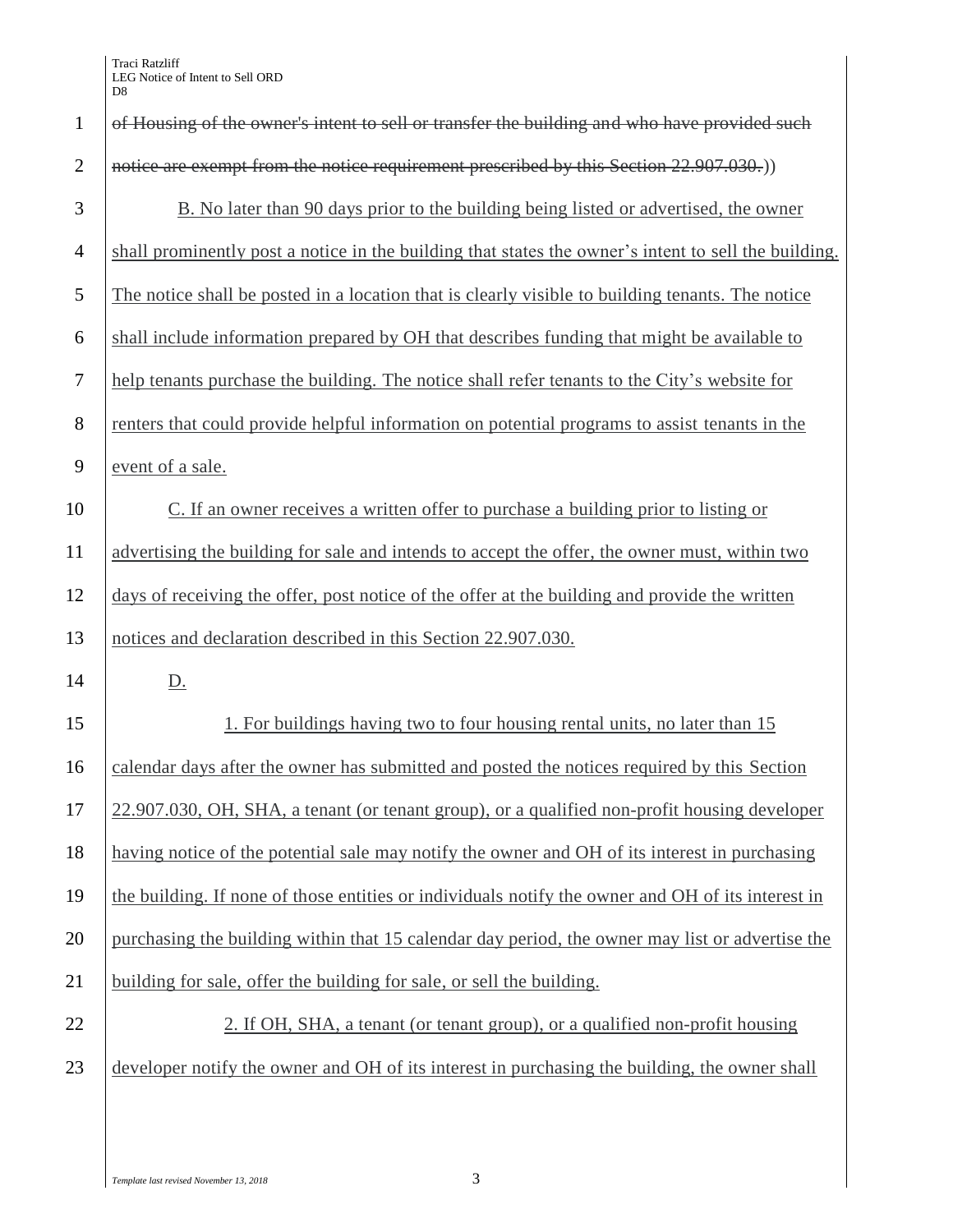Traci Ratzliff LEG Notice of Intent to Sell ORD D<sub>8</sub>

 provide to such individuals or entities, within three business days of the date the owner and OH 2 are notified of such interest, the number of rental units in the building, and the rent charged for each unit. 3. Within 15 calendar days of notifying the owner and OH of its interest in purchasing the building, a tenant (or tenant group) must provide to the owner documentation from a financial institution or mortgage lender that the tenant (or tenant group) qualifies for a mortgage or similar fund source that will enable purchase of the building. This documentation 8 shall be submitted to the owner and OH via email, fax, or U.S. mail. OH may approve other types of documentation that show the tenant (or tenant group) has the financial ability to purchase the building. If a tenant (or tenant group) does not provide the required documentation, the owner may list or advertise the building for sale, offer the building for sale 12 or sell the building. 13 4. Within 30 days of OH, SHA, a tenant (or tenant group), or qualified non- profit housing developer notifying the owner and OH of its interest in purchasing the building, the entity or individual expressing that interest must offer to purchase the building. If the entity or individual fails to do so or if the owner and potential buyer cannot agree to the purchase of the building, the owner may list or advertise the building for sale, offer the building for sale, or 18 sell the building. 19 E. 20 1. For buildings having five or more housing rental units, no later than 30 21 calendar days after the owner has submitted and posted the notices required by this Section 22 22.907.030, OH, SHA, a tenant (or tenant group), or a qualified non-profit housing developer having notice of the potential sale may notify the owner and OH of its interest in purchasing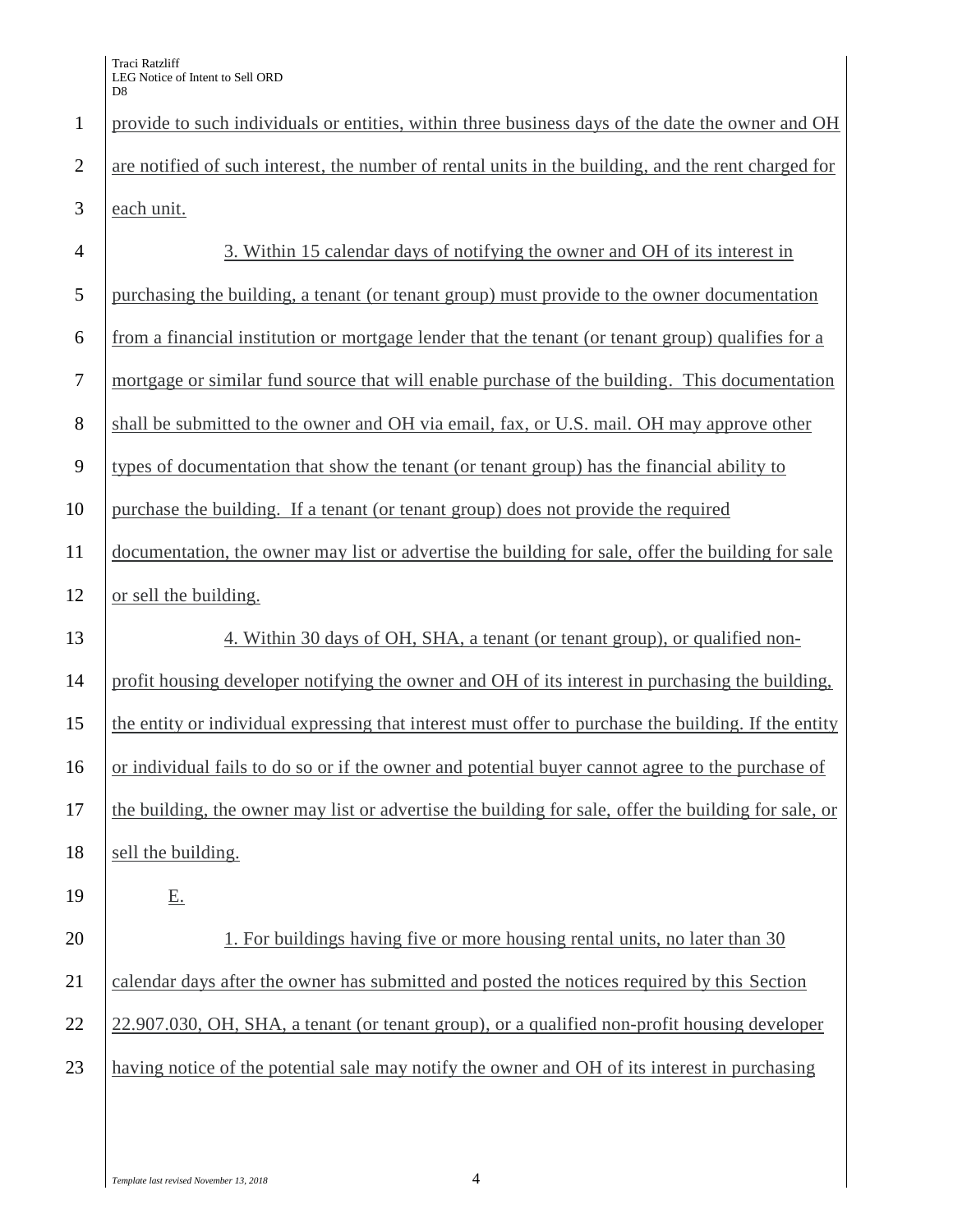| $\mathbf{1}$   | the building. If none of these entities or individuals notify the owner and OH of its interest in    |
|----------------|------------------------------------------------------------------------------------------------------|
| $\overline{2}$ | purchasing the building within that 30 calendar day period, the owner may list or advertise the      |
| 3              | building for sale, offer the building for sale, or sell the building.                                |
| $\overline{4}$ | 2. If OH, SHA, a tenant (or tenant group), or a qualified non-profit housing                         |
| 5              | developer notifies the owner and OH of its interest in purchasing the building, the owner shall      |
| 6              | provide to such individuals or entities, within three business days of the date the owner and OH     |
| $\tau$         | are notified of such interest, the number of rental units in the building and the rent charged for   |
| $8\,$          | each unit.                                                                                           |
| 9              | 3. Within 15 days of notifying the owner and OH of its interest in purchasing                        |
| 10             | the building, a tenant (or tenant group) must provide to the owner documentation from a              |
| 11             | financial institution, or mortgage lender that the tenant (or tenant group) qualifies for a          |
| 12             | mortgage or similar fund source that will enable purchase of the building. This documentation        |
| 13             | shall be submitted to the owner and OH via email, fax, or U.S. mail. OH may approve other            |
| 14             | types of documentation that show that a tenant (or tenant group) has the financial ability to        |
| 15             | purchase the building. If a tenant (or tenant group) does not provide the documentation the          |
| 16             | owner may list or advertise the building for sale, the building for sale or sell the building.       |
| 17             | 4. Within 90 days of OH, SHA, a tenant (or tenant group), or qualified non-                          |
| 18             | profit housing developer notifying the owner and OH of its interest in purchasing the building,      |
| 19             | the entity or individual expressing that interest must offer to purchase the building. If the entity |
| 20             | or individual fails to do so or if the owner and potential buyer cannot agree to the purchase of     |
| 21             | the building, the owner may list or advertise the building for sale, offer the building for sale,    |
| 22             | or sell the building.                                                                                |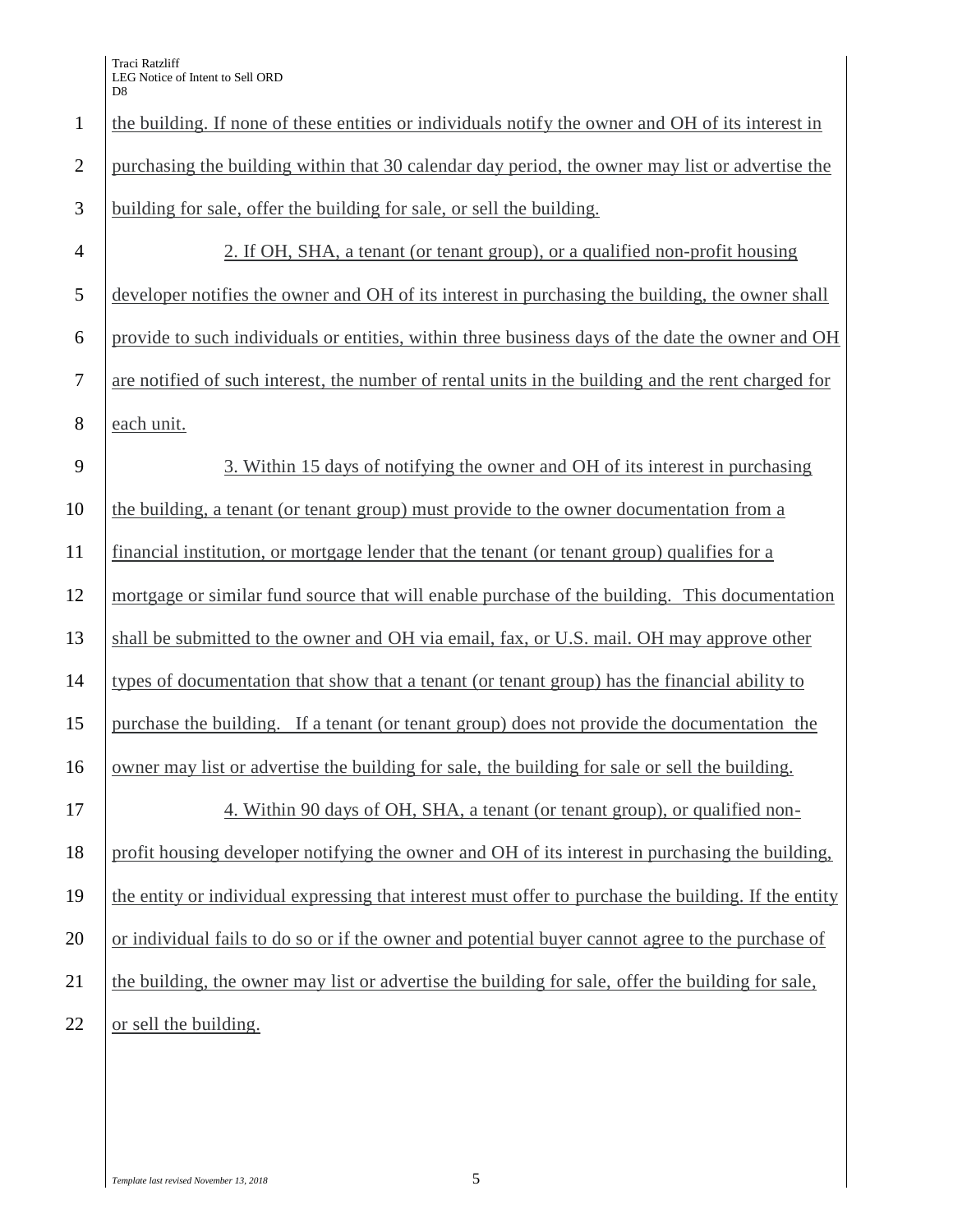|                | Dδ                                                                                                 |
|----------------|----------------------------------------------------------------------------------------------------|
| $\mathbf{1}$   | For the purposes of this Section 22.907.030, "qualified non-profit housing developer" means a      |
| $\overline{2}$ | nonprofit organization that has developed and operated at least three affordable housing           |
| 3              | projects in Seattle and is in good standing on projects funded by OH, as described in the City's   |
| $\overline{4}$ | Housing Funding Policies, adopted by Ordinance 125852.                                             |
| 5              | Section 2. Section 22.907.100 of the Seattle Municipal Code, enacted by Ordinance                  |
| 6              | 124861, is amended as follows:                                                                     |
| $\tau$         | <b>22.907.100 Penalties</b>                                                                        |
| 8              | The Director of the Seattle Department of ((Planning and Development)) Construction and            |
| 9              | Inspections may impose a civil penalty in an amount up to but no more than $((\$500.00))$ \$2000   |
| 10             | on any person who fails to ((notify the Office of Housing of the owner's intent to sell as         |
| 11             | required by) comply with the notice requirements contained in Section 22.907.030.                  |
| 12             | Section 3. The City Council requests the City Auditor, in collaboration with the Office of         |
| 13             | Housing, to evaluate the multifamily building owners' compliance with the notice provisions of     |
| 14             | this ordinance two years after approval of this ordinance or approximately July 2021. The          |
| 15             | Auditor shall submit a report to the City Council's Housing, Health, Energy and Workers' Rights    |
| 16             | Committee (or successor committee) by December 30, 2021 that contains the results of this          |
| 17             | evaluation and any recommended changes to the notice provisions of this ordinance.                 |
| 18             | Section 4. The Office of Housing will facilitate workshops for tenant groups, non-profit           |
| 19             | housing developers, community organizations, housing financing entities, realtors and              |
| 20             | commercial brokers, and owners of rental housing to discuss how to facilitate the timely sale of   |
| 21             | buildings to interested parties, including the provision of technical assistance to tenant groups, |
| 22             | non-profit housing developers, and other organizations so that they are prepared to submit         |
| 23             | offers to purchase multifamily buildings that are listed for sale                                  |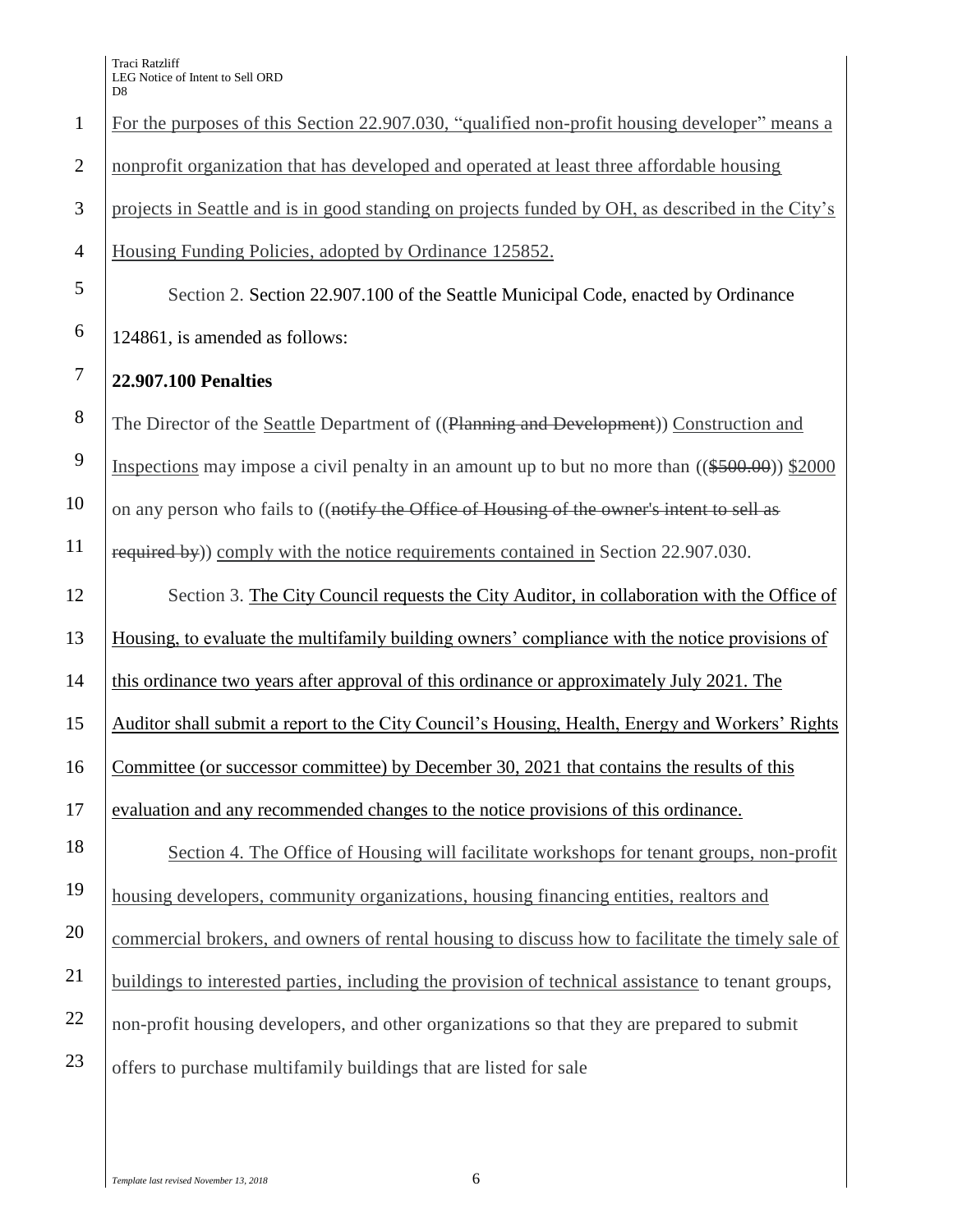| $\mathbf{1}$   | In addition, the Office of Housing in collaboration with the Seattle Department of              |  |  |
|----------------|-------------------------------------------------------------------------------------------------|--|--|
| $\overline{2}$ | Construction and Inspections, is requested to develop strategies to enforce provisions of this  |  |  |
| 3              | ordinance. One proposed strategy could include convening an ongoing stakeholder group to        |  |  |
| $\overline{4}$ | assist in identifying and developing a watch list of multifamily buildings that may be offered  |  |  |
| 5              | for sale in the near future. OH is requested to convene a stakeholder group to assist in the    |  |  |
| 6              | development of strategies. OH will provide a report to the City Council's Housing, Health,      |  |  |
| $\tau$         | Energy and Workers' Rights Committee by September 30, 2019 regarding the proposed               |  |  |
| 8              | strategies and the additional costs, if any, of implementing such strategies.                   |  |  |
| 9              | Section 5. This ordinance shall take effect and be in force 30 days after its approval by       |  |  |
| 10             | the Mayor, but if not approved and returned by the Mayor within ten days after presentation, it |  |  |
| 11             | shall take effect as provided by Seattle Municipal Code Section 1.04.020.                       |  |  |
| 12             |                                                                                                 |  |  |
| 13             | and signed by me in open session in authentication of its passage this _____ day of             |  |  |
| 14             | $\overline{\phantom{1}}$ , 2019.                                                                |  |  |
|                |                                                                                                 |  |  |
| 15             |                                                                                                 |  |  |
| 16             |                                                                                                 |  |  |
| 17             |                                                                                                 |  |  |
| 18             |                                                                                                 |  |  |
|                |                                                                                                 |  |  |
| 19             | Jenny A. Durkan, Mayor                                                                          |  |  |